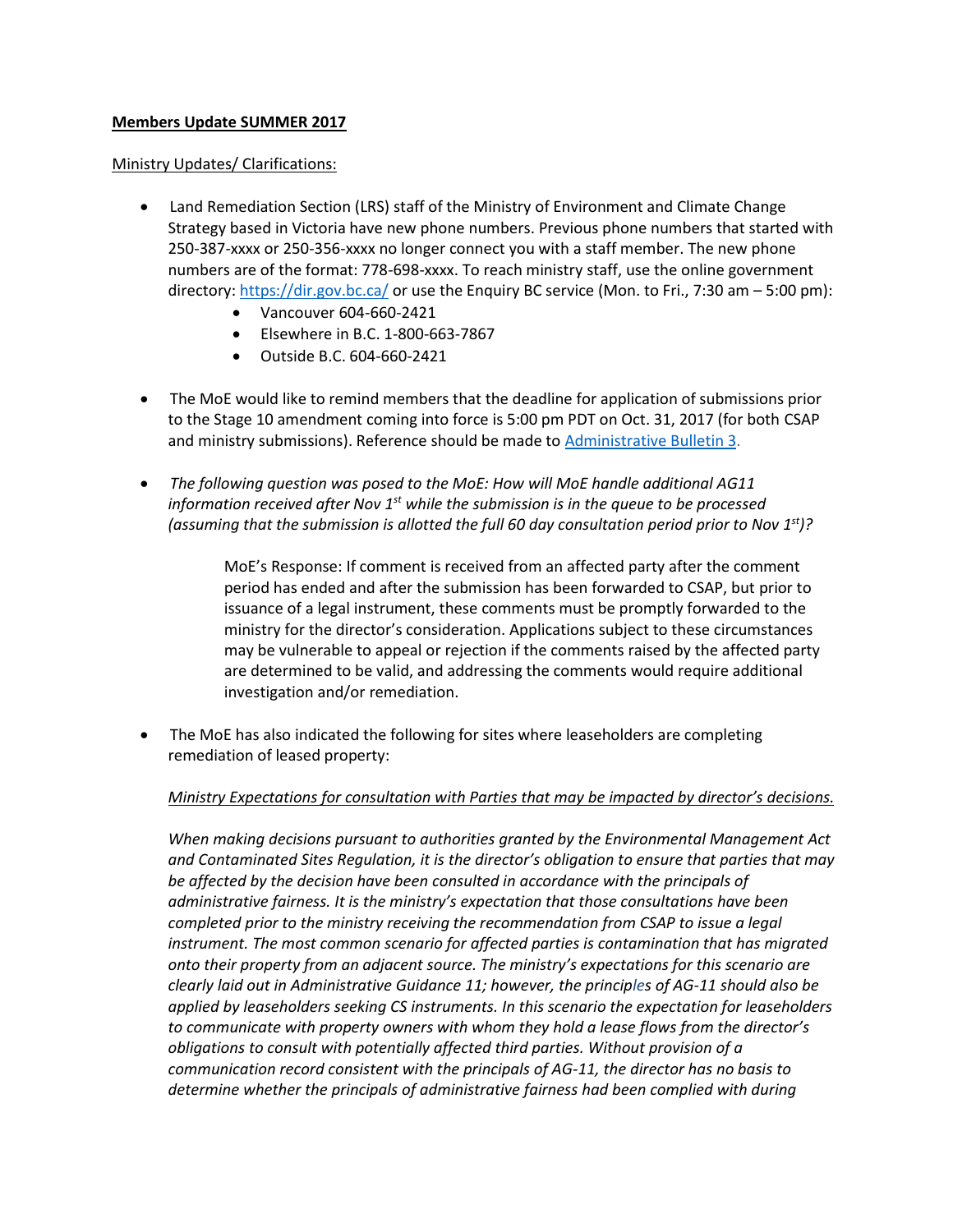*consultation with an affected party. This may result in an application being considered incomplete or of insufficient quality for a director's decision.*

# **CSAP Committee Reports**

Full content for all committee reports is available in the News section of the CSAP website.

# Performance Assessment Committee Updates

- Members are reminded it is required that the AG 11 Communication Process must be complete prior to making a submission. In order to allow the 60 days required in AG 11, communications for pre-Omnibus submissions (i.e., submissions made on or before October 31) must be initiated by August 31 or prior. The MoE has indicated that for submissions where the 60 day requirement is met, but valid comments are received by the affected property owner(s) prior to the signing of the CofCs, the MoE will consider those comments. The MoE has also indicated that if the valid comments (e.g., a different development than that contemplated in the submission) result in further work at the affected property following Oct. 31, 2017, **the NEW standards would apply.**
- The MoE has indicated that if a complete submission of adequate quality is received and stamped by CSAP prior to or on Oct. 31, the CofC will be issued based on the old standards. For submissions that are selected for Performance Assessment, if they are found deficient in accordance with the CSAP Guidelines for Performance Assessment of Submissions by Contaminated Sites Approved Professionals (see Summary in Table 1) or if responses are not completed within the timeframes specified in Table 2, the work will be deemed Deficient and **all data will have to be compared to the NEW Standards. The Ministry of Environment may also refer Documents for Non-Random Performance Assessment.** In addition, it is noted that if during a PA there are substantive changes to the CofCs, the AG 11 communication process will need to be restarted.
- The MoE has indicated that a P20 is required for all DERA, even when a DERA ends at the Problem Formulation stage (e.g., SLRA is used to rule out all pathways but fails for soil leaching/groundwater model, but DERA evaluates deep rooting vegetation and references DSI to indicate groundwater plume is stable/decreasing and no operable pathway to aquatic receptor). They have also indicated that Protocol 1 should only be used in conjunction with Protocol 13 or 20.
- The PAC would like to advise members that following the receipt of the Stage 1 Findings during a Performance Assessment, it is recommended that the submitting **APs request a meeting with the PA panel within 30 days**. The DRAFT Additional Information Addendum must be provided to the PA Coordinator at the time of the meeting request to allow sufficient time for the PA panel to review the addendum.
- The PAC would like to remind members that where risk controls apply only to a portion of a property/MA, as per Procedure 12, the areas should be defined within Schedule A of the CofC (or a figure attached to the CofC), and metes and bounds for the area(s) must be provided.
- Members are reminded that when applying for a Determination, as per recent MoE direction, all parties with a financial interest in the property must be copied on the instrument.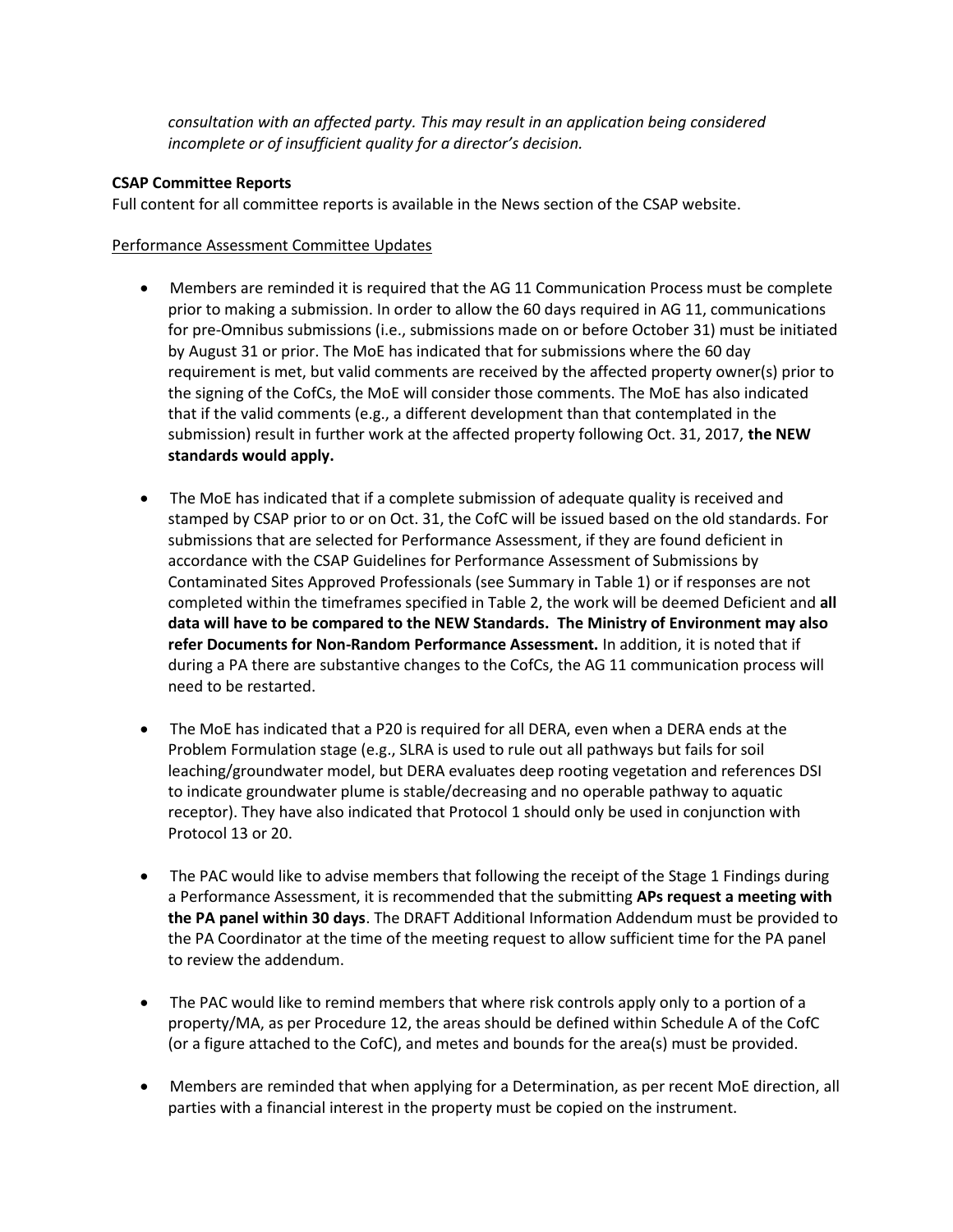#### Detailed Administrative Screening Update

## *Referencing MoE Direction/Correspondence*

When referencing BC MoE direction/correspondence in Sections 4.8 (Investigation or Interpretation Issues to be Addressed) or 5.6 (Remediation Issues) of the SoSC, please attach correspondence with the MoE to the SoSC to ensure that the Detailed Administrative Screening of your submission is completed in a timely manner. When not included, it will be requested.

Submitting AP's are reminded to visit the CSAP Website and Submission Manager regularly for updates on submitting documents.

#### *Instrument Templates*

Some Submitting AP's have been noted for using outdated templates for Certificates of Compliance and Determinations. Please make sure to visit the Submission Manager and download the current templates.

An example of a missing Instrument Cover Letter clause is:

"Please note that the attached <legal instrument> does not address obligations of employers regarding worker health and safety under the Workers Compensation Act and Occupational Health and Safety Regulation. Development of site-specific work procedures in accordance with Workers' Compensation Board regulations may be warranted. Please direct related questions to WorkSafeBC BC."

An example of a missing instrument clause is:

"The substances to which this Certificate of Compliance applies migrated to the site from a neighbouring source. It should not be assumed that this Certificate of Compliance certifies the remediation of all contaminants at the site"

## *Make a Submission*

AP's are reminded to visit the "Make a Submission" under the Members Tab on the CSAP Website to download the Transmittal Letter for your submissions. While the Transmittal Letter is not mandatory we encourage members to use this format to speed the screening of your submission and as a checklist against required documents. AP's are also reminded that a Word copy of the SoSC and the Annotated SoSC are both available on this same page.

# *Instrument Conditions: Detailed Screening: Risk Condition Where Ambient Monitoring is Conducted*

As per MoE guidance and highlighted in the last newsletter where vapours were confirmed to have been remediated by measurement of indoor ambient air in the parkade of the new building constructed on the site, APs should confirm in the SoSC that there was no HVAC system operating at the time of vapour sampling and provide the rationale for concluding that worstcase samples were collected.

In these cases, Clause 1 of Schedule B of the CofC should be revised as follows: "The documents listed in Schedule D indicate that indoor air within the underground parkade of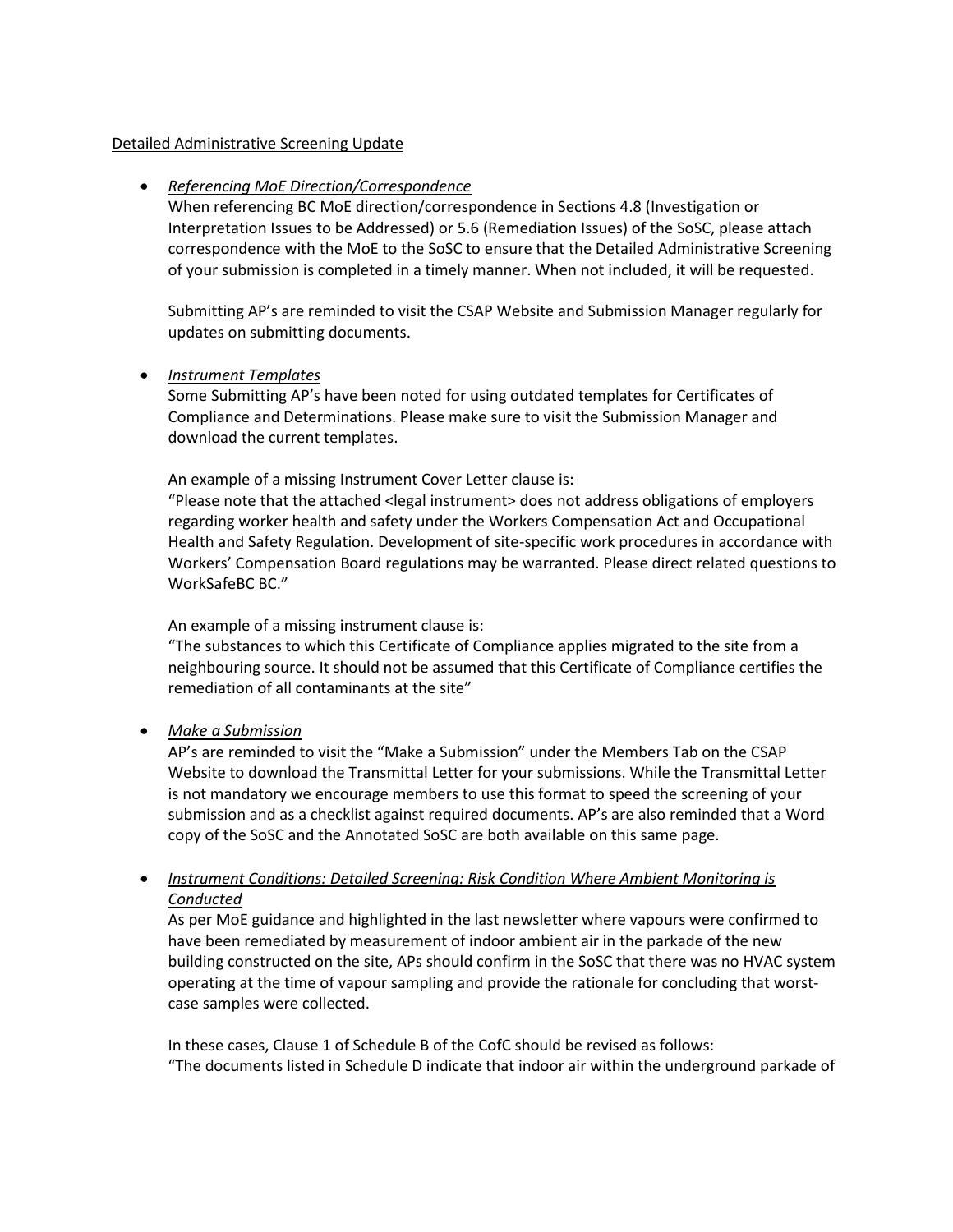the existing building at the site was measured to demonstrate substances in vapour meet the Contaminated Sites Regulation numerical standards at the site. The assumption of the vapour assessment is:

- 1. The current building structure, configuration and depth must be maintained; Any change in the structure, configuration or depth of the current building at the site must be promptly identified by the responsible person in a written submission to the Director. An application for an amendment or new Certificate of Compliance may be necessary.
- *Arms Length Review*

Screeners have noted submission where the Num-AP wrote down in section 7.3 'n/a' under arms length number even though Risk-AP wrote '4'. "The Ministry of Environment has recently reclarified the "[Ministry Procedures for the Roster of Approved Professionals](http://www.env.gov.bc.ca/epd/remediation/policy_procedure_protocol/procedure/pdf/roster_procedure.pdf)" that it is not acceptable under Table 1 items 3 and 5 **(Approved Professional Work and requirements for arm's length review)**  for a numerical standards Approved Professional to self-review the numerical standards portion of a Protocol 6 submission (other than a screening level risk assessment) for a risk-based standards Approval in Principle or Certificate of Compliance. The arms length review requirement applies whether or not the contamination extends off of the site.

## Technical Review Committee Updates:

Thanks to CSAP members who replied with their availability to review omnibus-related guidance – as you know, the second tranche of [documents](http://www2.gov.bc.ca/gov/content/environment/air-land-water/site-remediation/guidance-resources/requests-for-comments) was posted on July 31. CSAP's Technical Committee has established review teams for each document, ensuring that each team represents the necessary disciplines. Thanks to good work by CSAP staff, all volunteers should have heard from the review leads by now – if you volunteered but were not contacted, please call the CSAP office and ask to speak with Catherine Schachtel or Nelly Pomareda - some APs may have been overlooked due to a software glitch. If you still want to participate but have not been contacted, let us know so we can draw you, as possible.

Also, based on inputs from members, over the past few months the TRC has been working alongside MoE to evaluate some of new standards (e.g., against background concentrations) prior to November 1 2017. If revisions to standards are identified as being needed, MoE has indicated they will issue an updated [Errata \(v4\)](http://www2.gov.bc.ca/assets/gov/environment/air-land-water/site-remediation/docs/bulletins/errata.pdf) in early September 2017.

Aside from these reviews, we have various Special Projects bring planned or underway and will report to membership on those in coming months.

## Membership Updates:

## Risk Approved Professionals/BC MoE Meeting Takeaways

On June 14, 2017, a group of CSAP Risk Assessment APs met with BC MoE representatives at the MoE office in Victoria. The meeting was held to discuss issues that are primarily related to risk-based submissions; however, some of the discussions included topics that may be relevant to general AP community, and practitioners. Such topics include AG 11 communications for pre-Omnibus submissions, recommended changes to the requirements for PVPs, a review of the upcoming changes to TG4/P22 and Detailed Screenings. The minutes from the meeting are [here](http://csapsociety.bc.ca/wp/wp-content/uploads/June-14-2017-RAAP-MOE-Meeting-Minutes-Final_V2-rev-Aug-1.pdf) for your review. Some of the issues have also been summarized in the Performance Assessment Committee Update.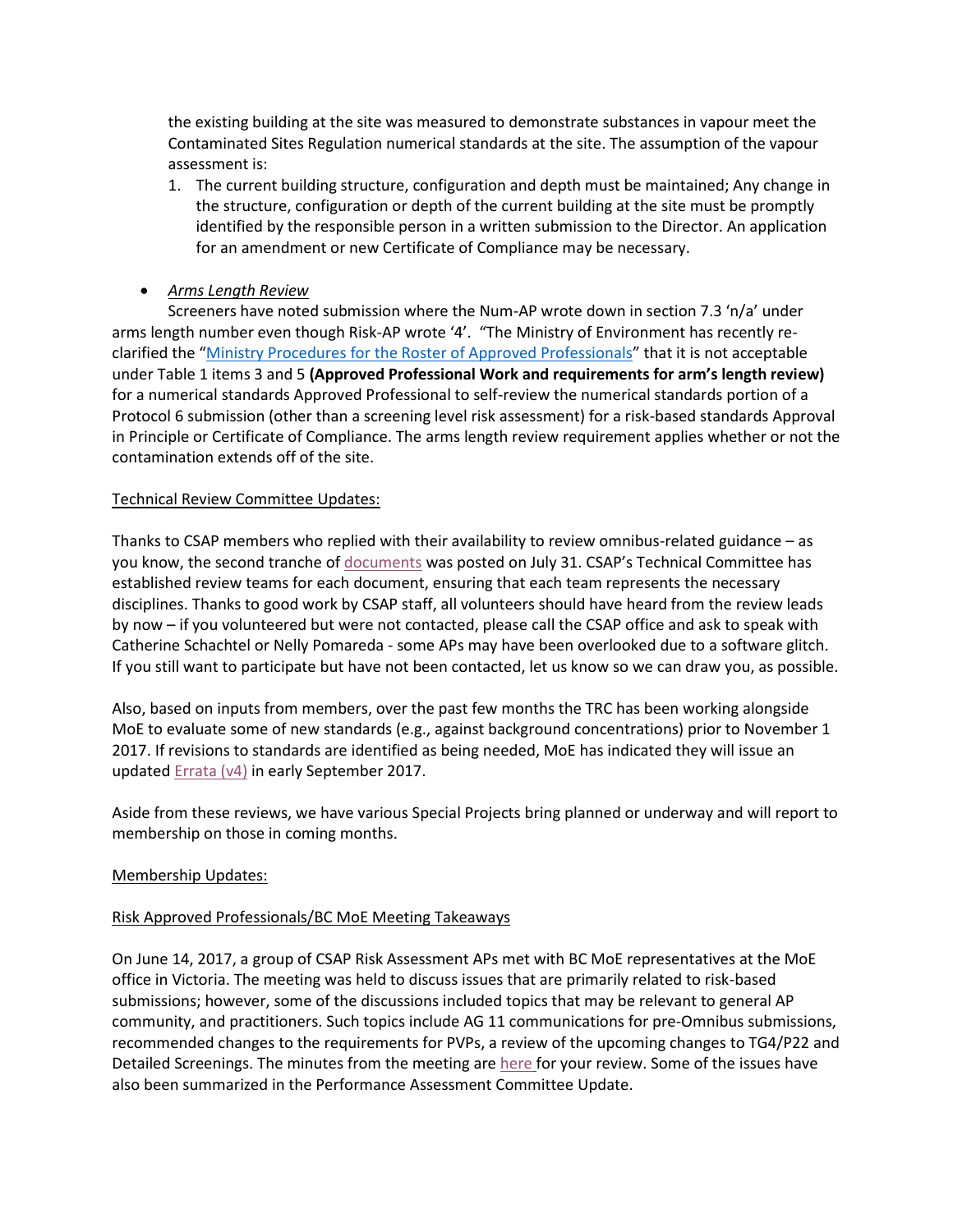Changes to the Membership Committee include Tony Gillett replacing Scott Steer as Chair as well as Paul Embregts and Micheal Gill replacing Vijay Kallur and Brant Doorman as committee members. Thank you to Scott, Vijay and Brant for their efforts on the committee. This summer, the committee will continue the work of reviewing and refining the Membership Guidelines, Experience Review Guidelines and Experience Forms. The Experience Review summary provided to candidates should clearly state how much additional experience is still needed to meet the requirements. As well, the Exam Leads (Risk exam lead- Sam Reimer, Regulatory- Paul Webb, Numerical– Patricia Carmichael) are reviewing the exam question bank to identify questions that are impacted by the Stage 10 Amendments to the Contaminated Sites Regulation. Questions will be reformulated, or new questions added, as necessary to retain a broad bank of questions for future exams.

## **IMPORTANT NOTICE REGARDING THE CSAP EXAMS 2017 SCHEDULE**

A reminder that based on the November 1, 2017 effective date for the Stage 10 Amendments to the Contaminated Sites Regulation, the usual (November) time period for offering the numerical standards assessment, regulatory, and risk assessment examinations will be moved:

From: Numerical Exam – November 14th Regulatory Exam – November 15th Risk Exam – November 16th

To: Numerical Exam – February 6th, 2018 Regulatory Exam- February 7th, 2018 Risk Exam – February 8th, 2018

As a consequence, the deadline for applications to write the exam will be extended to Friday, September 1, 2017.

## Professional Development Committee Updates:

**Fall PD Workshop 2nd call for abstracts:** 2nd call for presentation abstract for the annual CSAP Fall PD Workshop to be held in November. Given the timing, the focus of the workshop is expected to be the implementation of the Omnibus standards; however, we welcome other abstracts related to Contaminated Sites issues. If you are interest in presenting, please send your one page abstract to [Janet](mailto:communications@csapsociety.bc.ca)  [Phipps.](mailto:communications@csapsociety.bc.ca) Presentation length should be approximately 30 minutes.

The PD Sub-committee is planning to continue with our successful webinar series. Did you know that currently there are nine webinars available? Topics range from SLRAs to Preparing CSAP Submissions. Check them out! We are looking forward to new webinars on topics of interest, such as the new Technical Guidance 4 on Soil Vapour. Stay tuned!"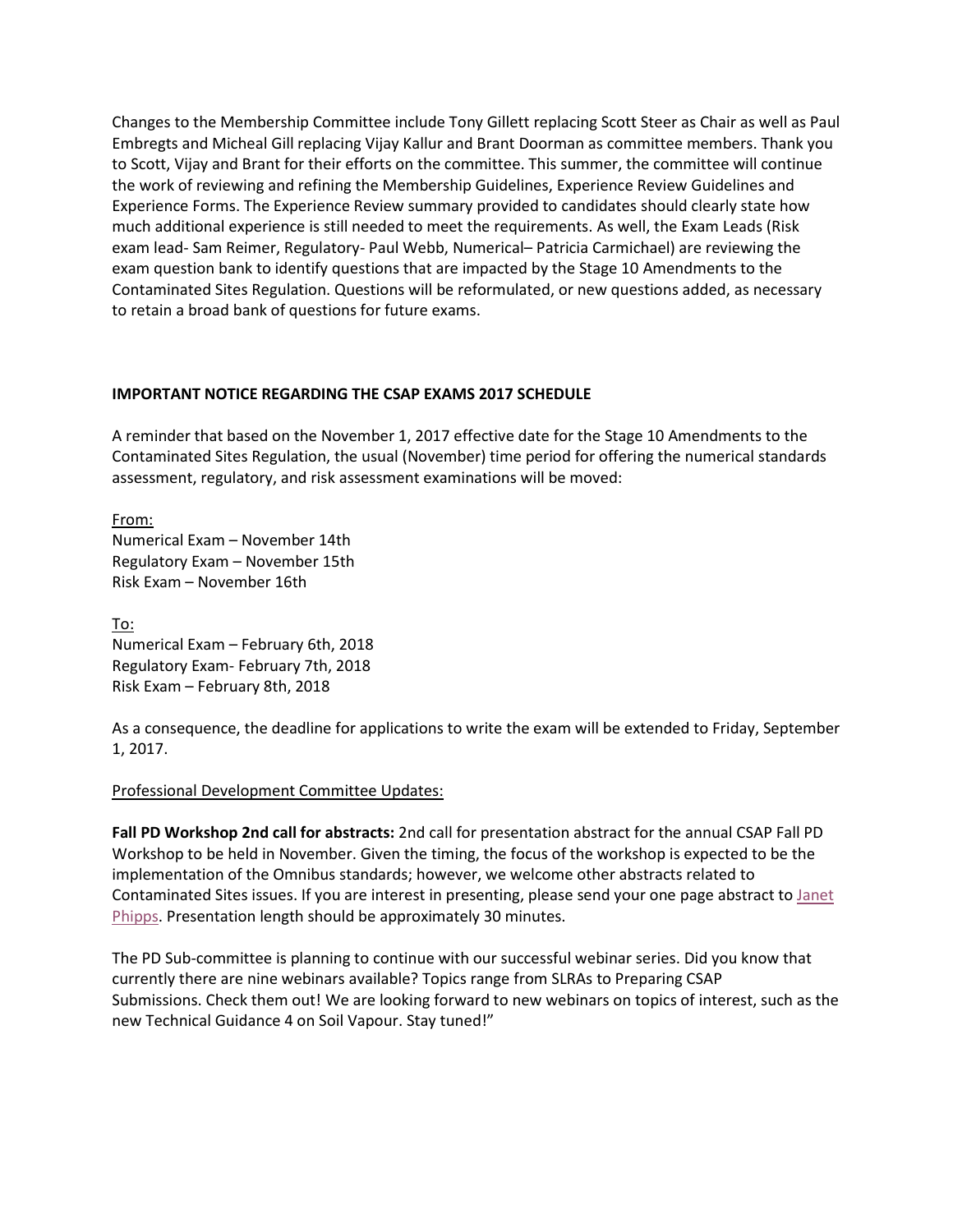# CSAP News:

The PD Sub-committee is planning to continue with our successful webinar series. Did you know that currently there are nine webinars available? Topics range from SLRAs to Preparing CSAP Submissions. Check them out! **Message from the President**

As the sun has returned to West Coast I hope everyone is getting some time to enjoy the natural wonders of our Beautiful British Columbia. At the same time, our thoughts are with our members affected by the dry conditions and the fires that have decided to pay us a visit this summer. From a CSAP perspective there is three things I want to address.

**Omnibus Roll Out:** The Ministry of Environment continues to roll out the Omnibus changes. The new documents are out and the CSAP teams are getting busy reviewing and providing comments. Thank you to all those who have volunteered. CSAP continues to work with the MoE on the background groundwater quality issue. If you have previously made a submission to the MoE that would have representative background metals data please email Catherine as we are in the process of aiding the MoE in compiling all publicly available data in this effort.

**Professional Judgement:** We continue to move forward with promoting the use of professional judgement in completing our work. Where you have been successful in the use of professional judgement in a non-standard approach please consider e-mailing Catherine the details. We are compiling a list of examples to aid others in how to document their use of professional judgement. **Preventative Health:** As a follow-up to the AGM, I suggest that there is no time like the present to see your family doctor and develop a preventative health plan. Since the AGM several members have shared comparable stories to the one I shared. We spend so much time looking after the public, a little time looking after ourselves before a problem sets in will go a long way.

# **IMPORTANT [CSAP BOARD](CSAP%20BOARD%20MEMO.pdf) MEMO: [Preparing for CSR Stage 10 Amendments](file://///192.168.10.51/data/COMMUNICATIONS/CSAP%20MEMBERS%20UPDATES/Updates%202017_18/2_SUMMER%202017/CSAP%20BOARD%20MEMO.pdf)**

## **CSAP's new Board and Committee Chairs**

Welcome to the new CSAP elected and appointed Board members.

## **Parent Organization Representatives:**

- APEG BC Tony Gillett, Vice President, Membership Committee Chair
- BCIA Eva Gerencher, Performance Assessment Chair
- CAB Beth Power, Technical Review Chair

## **Appointed Directors:**

- Industry Paul Gordon
- Environment Andrea Akelaitis
- Local Government Patrick Johnstone
- Representing the Ministry Vince Hanemayer

## **At Large Directors:**

- President, Peter Reid
- Secretary Treasurer, Andrew Sorensen
- Professional Development Chair, Guy Patrick
- Governance Chair, Trish Miller